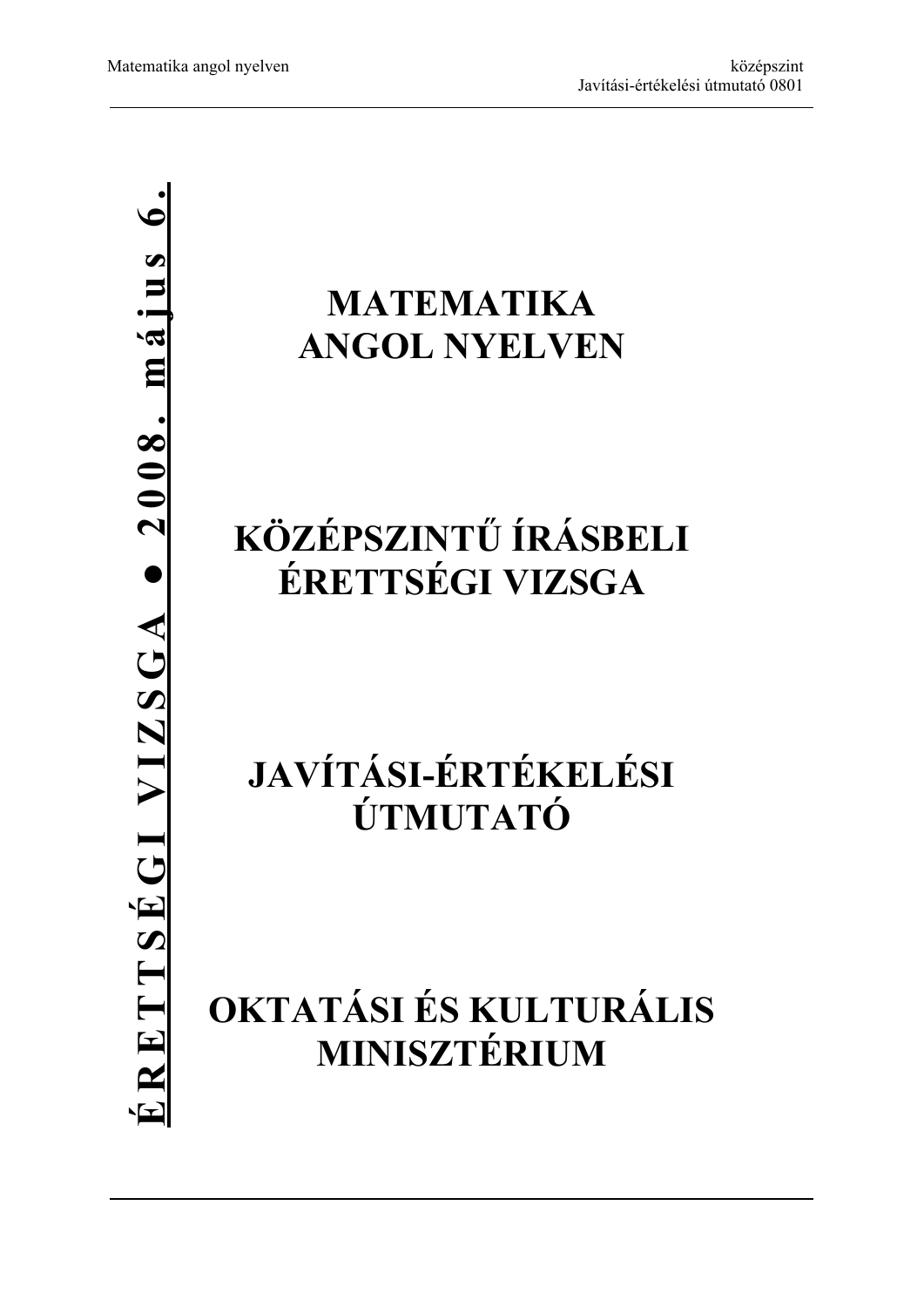### **Important Information**

#### **Formal requirements:**

- 1. The papers must be assessed in **pen and of different colour** than the one used by the candidates. Errors and flaws should be indicated according to ordinary teaching practice.
- 2. The first one among the shaded rectangles next to each question contains the maximal score for that question. The **score** given by the examiner should be entered into the other **rectangle**.
- 3. **In case of correct solutions**, it is enough to enter the maximal score into the corresponding rectangle.
- 4. In case of faulty or incomplete solutions, please indicate the corresponding partial scores within the body of the paper.
- 5. Nothing, apart from the diagrams, can be evaluated if written in pencil.

### **Substantial requirements:**

- 1. In case of some problems there are more than one marking schemes given. However, if you happen to come across with some **solution different** from those outlined here, please identify the parts equivalent to those in the solution provided here and do your marking accordingly.
- 2. The scores in this assessment **can be split further**. Keep in mind, however, that the number of points awarded for any item can be an integer number only.
- 3. In case of a correct answer and a valid argument the maximal score can be awarded even if the actual solution is **less detailed** than that in this booklet.
- 4. If there is a **calculation error** or any other flaw in the solution, then the score should be deducted for the actual item only where the error has occured. If the candidate is going on working with the faulty intermediate result and the problem has not suffered substantial damage due to the error, then the subsequent partial scores should be awarded.
- 5. If there is a **fatal error** within an item (these are separated by double lines in this booklet), then even formally correct steps should not be given any points, whatsoever. However, if the wrong result obtained by the invalid argument is used correctly throughout the subsequent steps, the candidate should be given the maximal score for the remaing parts, unless the problem has been changed essentially due to the error.
- 6. If an **additional remark** or a **measuring unit** occurs in brackets in this booklet, the solution is complete even if the candidate does not mention it.
- 7. If there are more than one correct attempts to solve a problem, it is the **one indicated by the candidate that can be marked**.
- 8. You should **not give any bonus points** (points beyond the maximal score for a solution or for some part of the solution).
- 9. You should not reduce the score for erroneous calculations or steps unless its results are actually used by the candidate in the course of the solution.
- 10. **There are only 2 questions to be marked out of the 3 in part II/B of this exam paper.** Hopefully, the candidate has entered the number of the question not to be marked in the square provided for this. Accordingly, this question should not be assessed even if there is some kind of solution contained in the paper. Should there be any ambiguity about the student's request with respect to the question not to be considered, it is the last one in this problem set, by default, that should not be marked.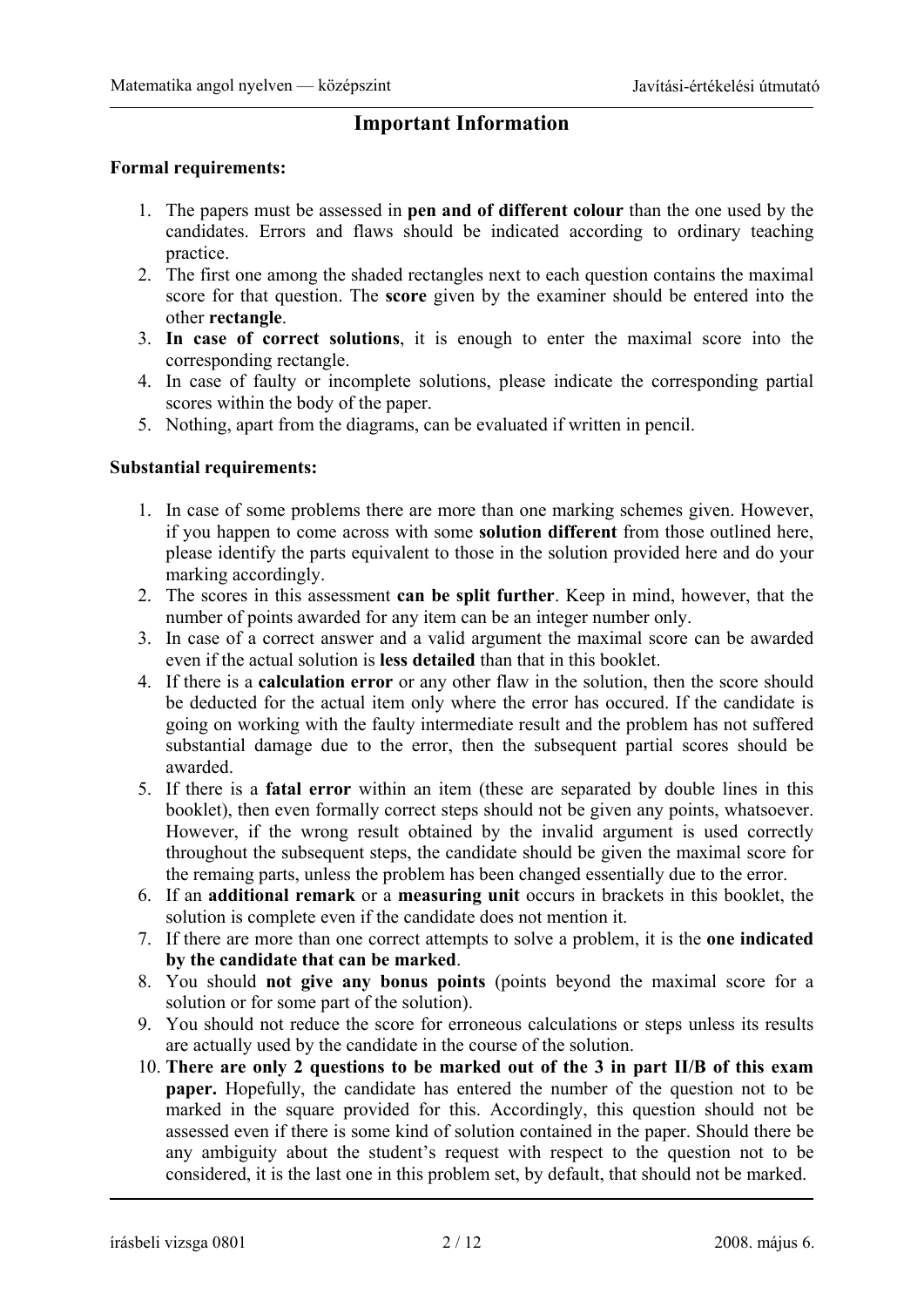**I.** 

| The possible values of x are: 1; 4; 7. |               | 2 points | These 2 points cannot be<br>split. |
|----------------------------------------|---------------|----------|------------------------------------|
|                                        | <b>Total:</b> | 2 points |                                    |

| The obtuse angle is $135$ °. |          | $-45^{\circ}$ as an answer is worth 0 points<br>2 points $\begin{cases}$ <i>If, apart from 135°, some</i><br><i>kind of period is also indicated then 1 point</i><br>should be given. |
|------------------------------|----------|---------------------------------------------------------------------------------------------------------------------------------------------------------------------------------------|
| Total:                       | 2 points |                                                                                                                                                                                       |

| J.       |          |  |
|----------|----------|--|
| a)       | l point  |  |
| 10<br>b) | l point  |  |
| 34<br>C) | point    |  |
| Total :  | 3 points |  |

| $x = -6$                | point    |  |
|-------------------------|----------|--|
| The minimum value is 0. | point    |  |
| Total:                  | 2 points |  |

| J.                       |          |  |
|--------------------------|----------|--|
| The correct answer is b) | ! points |  |
| Total:                   | 2 points |  |

| At least 17 students are 168 cm tall or below.<br>or : at least 17 students are 168 cm tall or beyond. | 2 points | The 2 points may be<br>given if the concept of<br>median is used correctly<br>in any possible way.<br>If a candidate assumes<br>that there is exactly one<br>student int he line whose<br>height is 168 cm, then 1<br>point can be given only. |
|--------------------------------------------------------------------------------------------------------|----------|------------------------------------------------------------------------------------------------------------------------------------------------------------------------------------------------------------------------------------------------|
| Answer $: no, this is not possible.$                                                                   | l point  |                                                                                                                                                                                                                                                |
| <b>Total:</b>                                                                                          | 3 points |                                                                                                                                                                                                                                                |

írásbeli vizsga 0801 3 / 12 2008. május 6.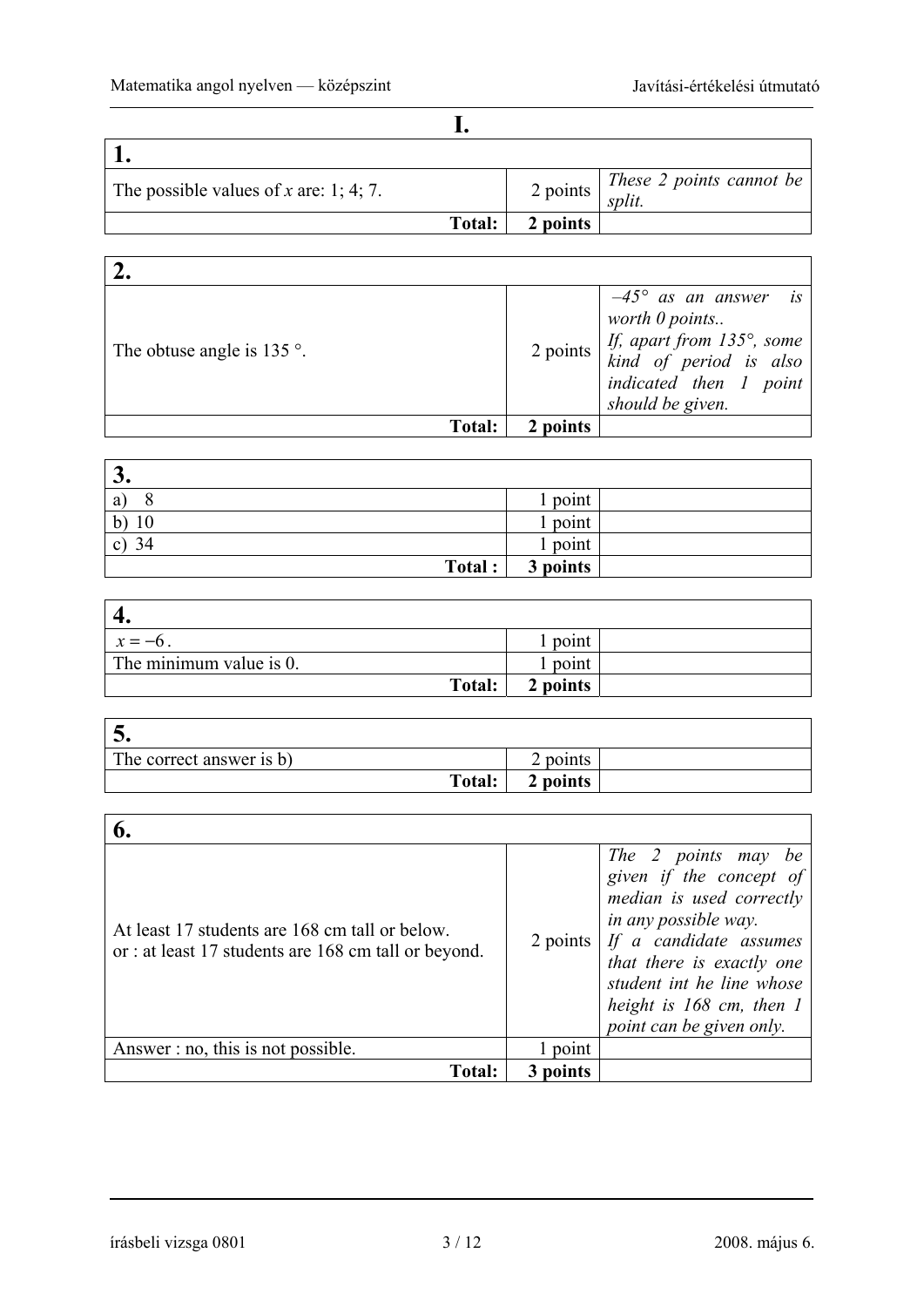٦

| $a-2\sqrt{ab}+b$ |          | 2 points $\begin{cases} (\sqrt{a})^2 - 2\sqrt{a} \sqrt{b} + (\sqrt{b})^2 \\$ is worth 1 point only, but<br>$a - 2\sqrt{a} \cdot \sqrt{b} + b \\$ should be accepted. |
|------------------|----------|----------------------------------------------------------------------------------------------------------------------------------------------------------------------|
| <b>Total:</b>    | 2 points |                                                                                                                                                                      |

| o.                                                          |          |                                                                                     |
|-------------------------------------------------------------|----------|-------------------------------------------------------------------------------------|
| $\overrightarrow{DF} = \frac{1}{2} b$                       |          | 1 point $\begin{vmatrix} This point is due if the answer is correct. \end{vmatrix}$ |
| $\overrightarrow{AF} = \mathbf{a} + \frac{1}{2} \mathbf{b}$ | 1 point  |                                                                                     |
| <b>Total:</b>                                               | 2 points |                                                                                     |

| $2.5$ is 1% of the total score. |          | 1 point   These 2 points should be       |
|---------------------------------|----------|------------------------------------------|
| $8.2,5=20$                      | 1 point  | given for any kind of correct reasoning. |
| The males got 20 points more.   | l point  |                                          |
| Total:                          | 3 points |                                          |

| <b>10.</b>             |          |  |
|------------------------|----------|--|
| A) false               |          |  |
| B) true                |          |  |
| $\vert$ C) true        | 4 points |  |
| $\overline{D}$ ) false |          |  |
| Total:                 | 4 points |  |

| 11.                                              |          |  |
|--------------------------------------------------|----------|--|
| The following should be clearly indicated on the |          |  |
| diagram:                                         | 1 point  |  |
| the degree of the vertex $\vec{A}$ is 4,         |          |  |
| the degree of any other vertex is 3,             | 1 point  |  |
| the vertices $E$ and $D$ are not connected.      | point    |  |
| Total:                                           | 3 points |  |

| 12.                                                              |          |                                                                                                      |
|------------------------------------------------------------------|----------|------------------------------------------------------------------------------------------------------|
| When cutting one gets 40 pieces of matting and                   | point    |                                                                                                      |
| the stacked pieces arrive to the height of 60<br>$(=40.1.5)$ cm. | 1 point  |                                                                                                      |
| <b>Total:</b>                                                    | 2 points | If the reasoning is correct<br>but the units are messed<br>up, then at most 1 point<br>may be given. |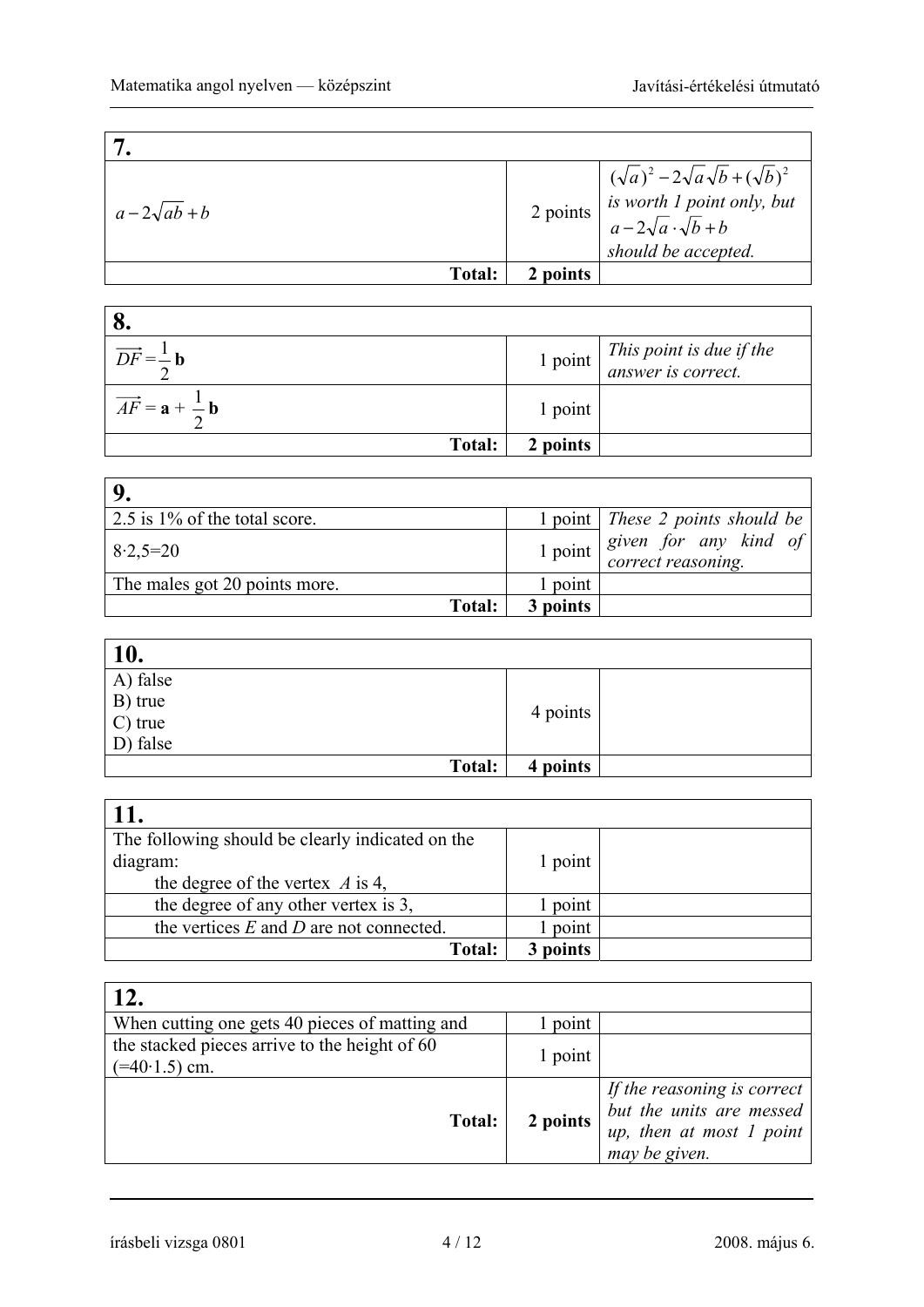$\overline{\phantom{a}}$ 

### **II/A**

| 13. a)                                                                                  |          |                                                                                                                                                |
|-----------------------------------------------------------------------------------------|----------|------------------------------------------------------------------------------------------------------------------------------------------------|
| The weekly output forms an arithmetic progression<br>defined by $a_1 = 200$ , $d = 3$ . |          | This point should be<br>given even if this idea is<br>1 point $\vert$ <i>implicitly present only in</i><br>the use of the correct<br>formulas. |
| There were $a_{15} = 200+14.3=242$ items produced on<br>the 15th week.                  | 2 points |                                                                                                                                                |
| Total:                                                                                  | 3 points |                                                                                                                                                |

| 13. b)                                                            |         |                                                                                                                                                                                          |
|-------------------------------------------------------------------|---------|------------------------------------------------------------------------------------------------------------------------------------------------------------------------------------------|
| $S_{52} = \frac{a_1 + a_{52}}{2}$ . 52 is the output in question. |         | This 2 points should be given even if this idea is<br>$\begin{array}{c cc}\n2 \text{ points} & \text{implicity present only in} \\ \hline\nthe use of the correct formulas\n\end{array}$ |
| $\frac{-200+200+153}{2}$ . 52                                     | 1 point |                                                                                                                                                                                          |
| 14 378 products are made during the whole year.                   | point   |                                                                                                                                                                                          |
| <b>Total:</b>                                                     | points  |                                                                                                                                                                                          |

| $13.\c)$                     |          |                                                                                                         |
|------------------------------|----------|---------------------------------------------------------------------------------------------------------|
| The doubled figure is: 400.  | 1 point  |                                                                                                         |
| $400 \le 200 + (n-1)\cdot 3$ |          | 1 point The 3 points are due even                                                                       |
| $n \geq 67 \frac{2}{3}$      | 2 points | if the candidate writes<br>down an equation here.                                                       |
| After the 68th week.         |          | $\begin{array}{c cc}\n\text{This point cannot be given if the answer is} \\ 67\frac{2}{9}\n\end{array}$ |
| Total:                       | 5 points |                                                                                                         |

írásbeli vizsga 0801 5 / 12 2008. május 6.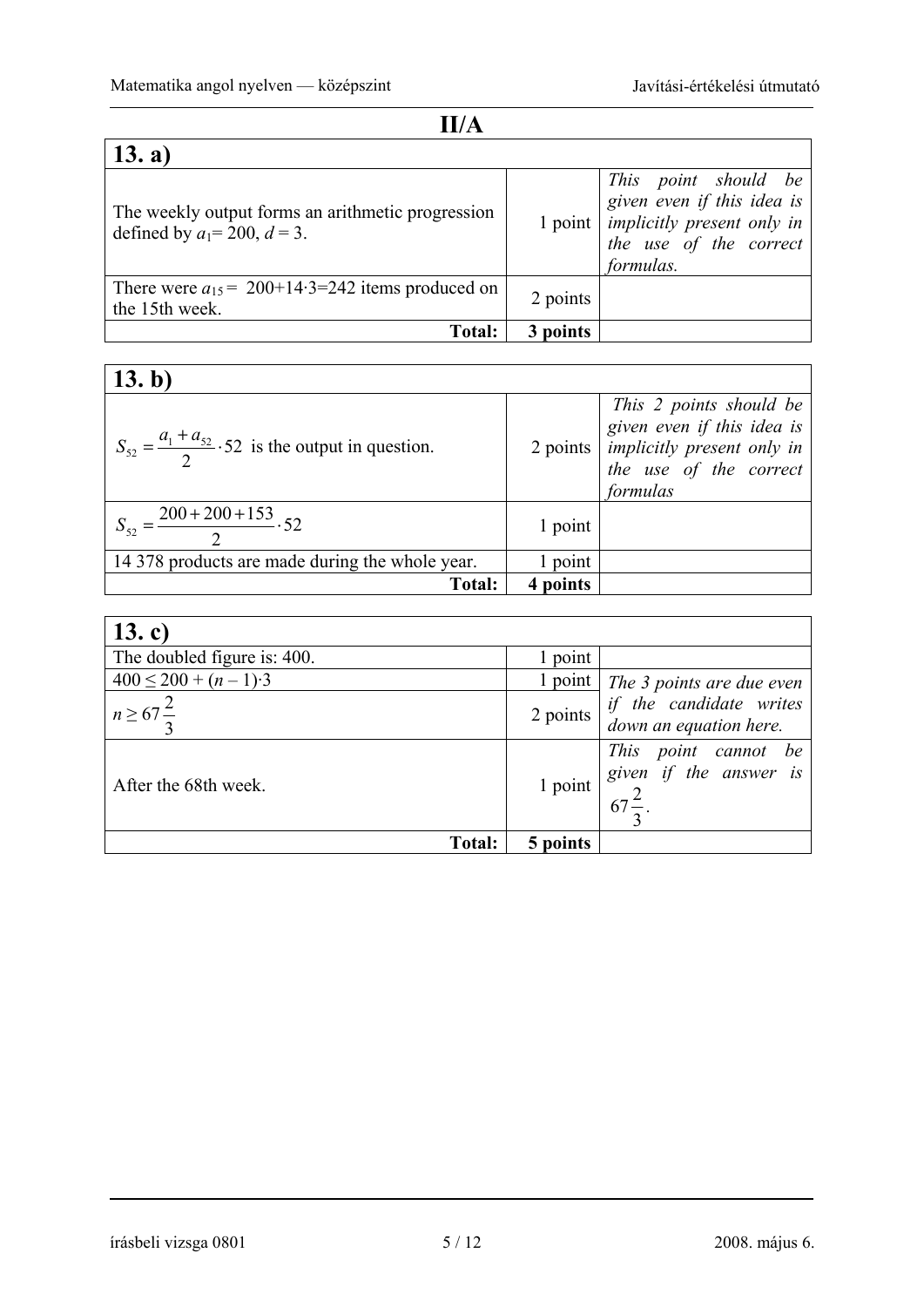| 14.                                                                                         |           |                                                                                |  |  |
|---------------------------------------------------------------------------------------------|-----------|--------------------------------------------------------------------------------|--|--|
| D<br>$\boldsymbol{b}$<br>$e = 16$<br>$38^\circ$<br>$27^\circ$<br>B<br>A<br>$\boldsymbol{a}$ |           |                                                                                |  |  |
| One angle of the parallelogram is $65^{\circ}$ and the other<br>one is 115°.                | 2 points  |                                                                                |  |  |
| The sides are computed by using the sine rule in<br>the triangle ACD                        | 1 point   | This point should<br>be<br>given if this idea is clear<br>from the solution.   |  |  |
| $\sin 38^\circ$<br>$\mathfrak a$<br>$sin 115^\circ$<br>$\mathcal{C}_{\mathcal{C}}$          | 2 points  |                                                                                |  |  |
| $a = 16 \cdot \frac{\sin 38^{\circ}}{\sin 115^{\circ}} \approx 11$                          | 1 point   |                                                                                |  |  |
| $b = 16 \cdot \frac{\sin 27^{\circ}}{\sin 115^{\circ}} \approx 8$                           | 3 points  |                                                                                |  |  |
| $k = 38$ cm                                                                                 | 1 point   |                                                                                |  |  |
| $t=a b \cdot \sin 65^\circ \approx 8.11 \cdot \sin 65^\circ \approx 80 \text{ cm}^2$        | 2 points  | 79 cm <sup>2</sup> (due to the order<br>of roundings) may also be<br>accepted. |  |  |
| <b>Total:</b>                                                                               | 12 points |                                                                                |  |  |

*In case of erroneous rounding the total score should be reduced by 1 point.*

írásbeli vizsga 0801 6 / 12 2008. május 6.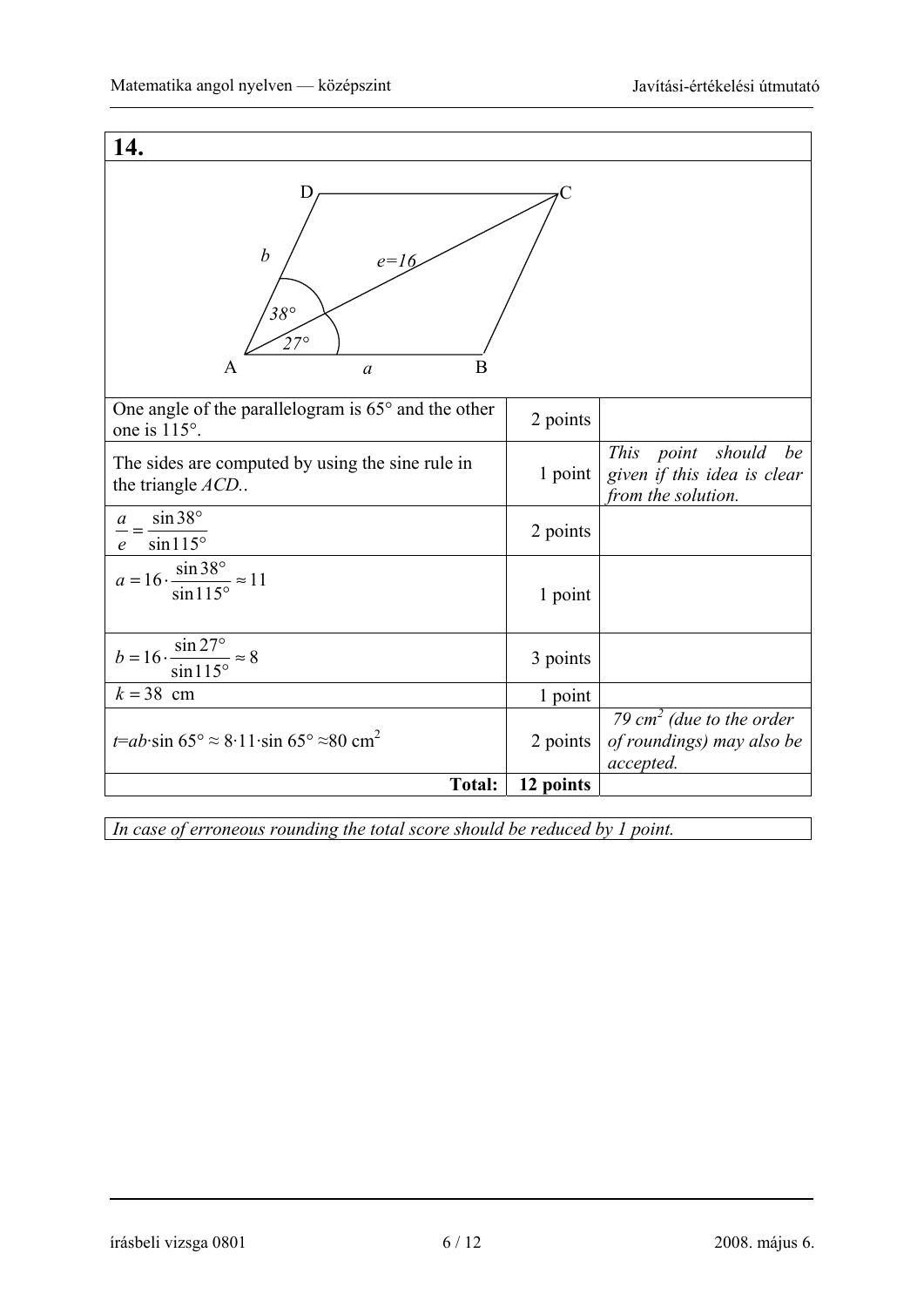| 15. a)                                                                                                                           |          |                                                                                                                       |
|----------------------------------------------------------------------------------------------------------------------------------|----------|-----------------------------------------------------------------------------------------------------------------------|
| Six (or five) candidates have to be chosen out of<br>eleven students in every possible way and their<br>order is not considered. |          | $\boxed{\frac{7 \text{his} \mid \text{point} \text{ should be}}{1 \text{ point} \text{ given if this idea is clear}}$ |
| $(11)$ $\overline{11}$                                                                                                           |          | 1 point $\begin{vmatrix} Any \ form & is \ worth & 1 \ point. \end{vmatrix}$                                          |
| There are 462 ways to choose the first group.                                                                                    | 1 point  |                                                                                                                       |
| Total:                                                                                                                           | 3 points |                                                                                                                       |

| 15. $b$                                                          |          |  |
|------------------------------------------------------------------|----------|--|
| No,                                                              | l point  |  |
| Because there are $6! = 720$ orders of the six<br>presentations. | 1 point  |  |
| Total:                                                           | 2 points |  |

| 15. c)                                             |          |                           |
|----------------------------------------------------|----------|---------------------------|
| There are 12 ones not about modern Hungarian       | 1 point  |                           |
| literature among the topics.                       |          |                           |
| There are 12 favourable ones out of the 20 equally | 1 point  |                           |
| probable outcomes.                                 |          |                           |
| According to the classical model the given         |          |                           |
| probability is $p = \frac{12}{20} (= 0.6)$ .       | 1 point  |                           |
|                                                    |          | If the answer is correct  |
| <b>Total:</b>                                      | 3 points | but there is no           |
|                                                    |          | explanation, then at most |
|                                                    |          | 2 points can be given.    |

| 15. $d)$                                                                          |          |                                              |
|-----------------------------------------------------------------------------------|----------|----------------------------------------------|
| There were 6 questions drawn in the first group and                               |          |                                              |
| 1 more in the second one so the second student is<br>to draw out of 13 questions. | 2 points |                                              |
| There are 7 of the topics left about modern                                       |          |                                              |
| hungarian literature, leaving 7 favourable outcomes                               | 1 point  |                                              |
| According to the classical model the given                                        |          |                                              |
| probability $p = \frac{7}{13} (\approx 0.54)$ .                                   | 1 point  |                                              |
|                                                                                   |          | If the answer is correct                     |
| <b>Total:</b>                                                                     | 4 points | but there is no<br>explanation, then at most |
|                                                                                   |          | 2 points can be given.                       |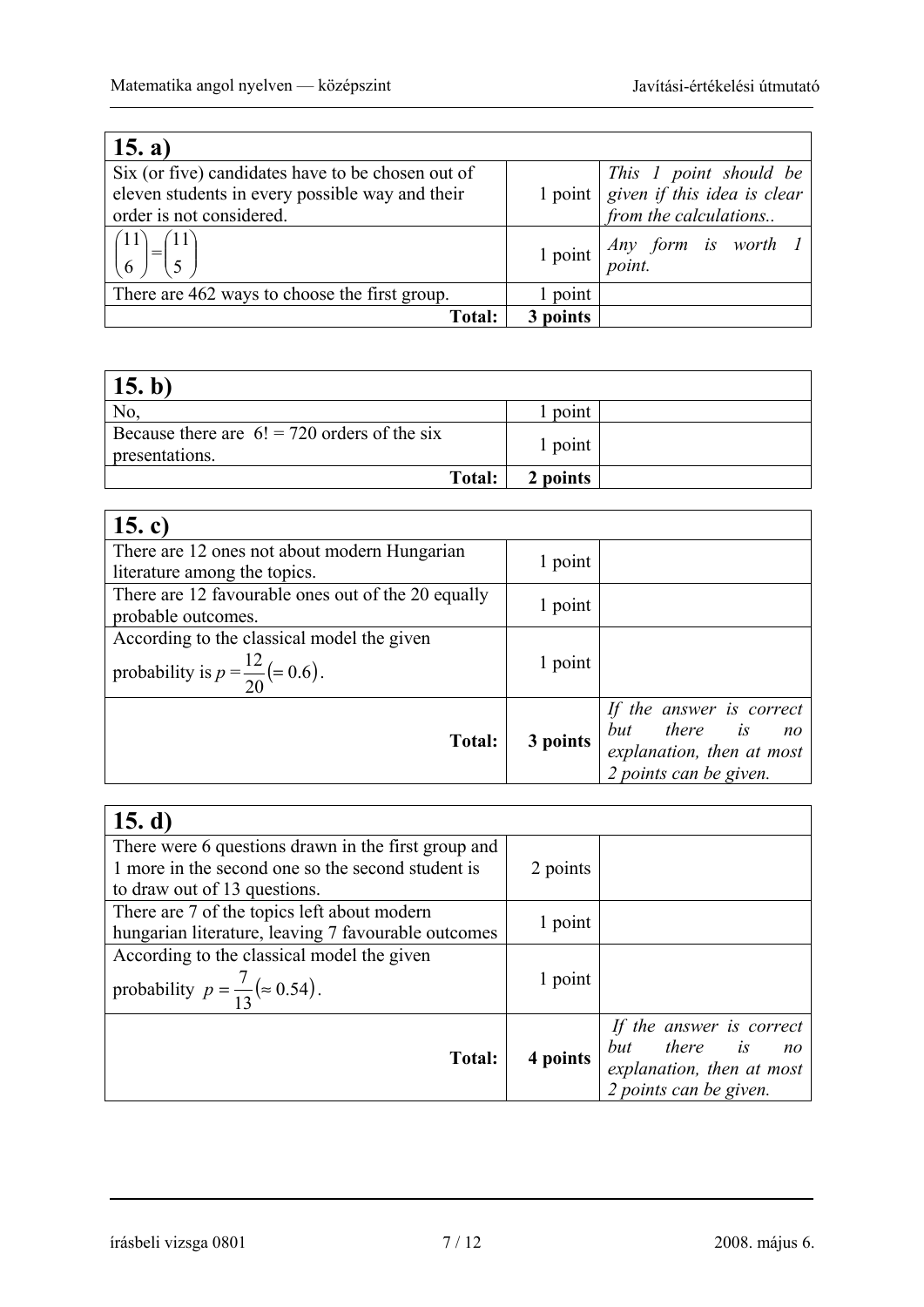**II/B** 

| 16. $a)$                                                                                 |          |                                                                                        |
|------------------------------------------------------------------------------------------|----------|----------------------------------------------------------------------------------------|
| The common points of $k$ and $f$ can be obtained by                                      |          |                                                                                        |
| solving the system formed by their respective                                            |          |                                                                                        |
| equations.                                                                               |          | 1 point point should be<br>1 point given if this idea is<br>appearing in the solution. |
| Substituting y yields $3,25x^2 + 26x + 52 = 0$                                           | 2 points |                                                                                        |
| $x_{1,2} = -4$                                                                           | 1 point  |                                                                                        |
| The only common point of k and f is $F(-4, -1)$ .                                        | 1 point  |                                                                                        |
| Total:                                                                                   | 5 points |                                                                                        |
| If, instead of calculation, the coordinates of the common point are deduced from a clear |          |                                                                                        |
| diagram then 1 point may be given out of this 5.                                         |          |                                                                                        |

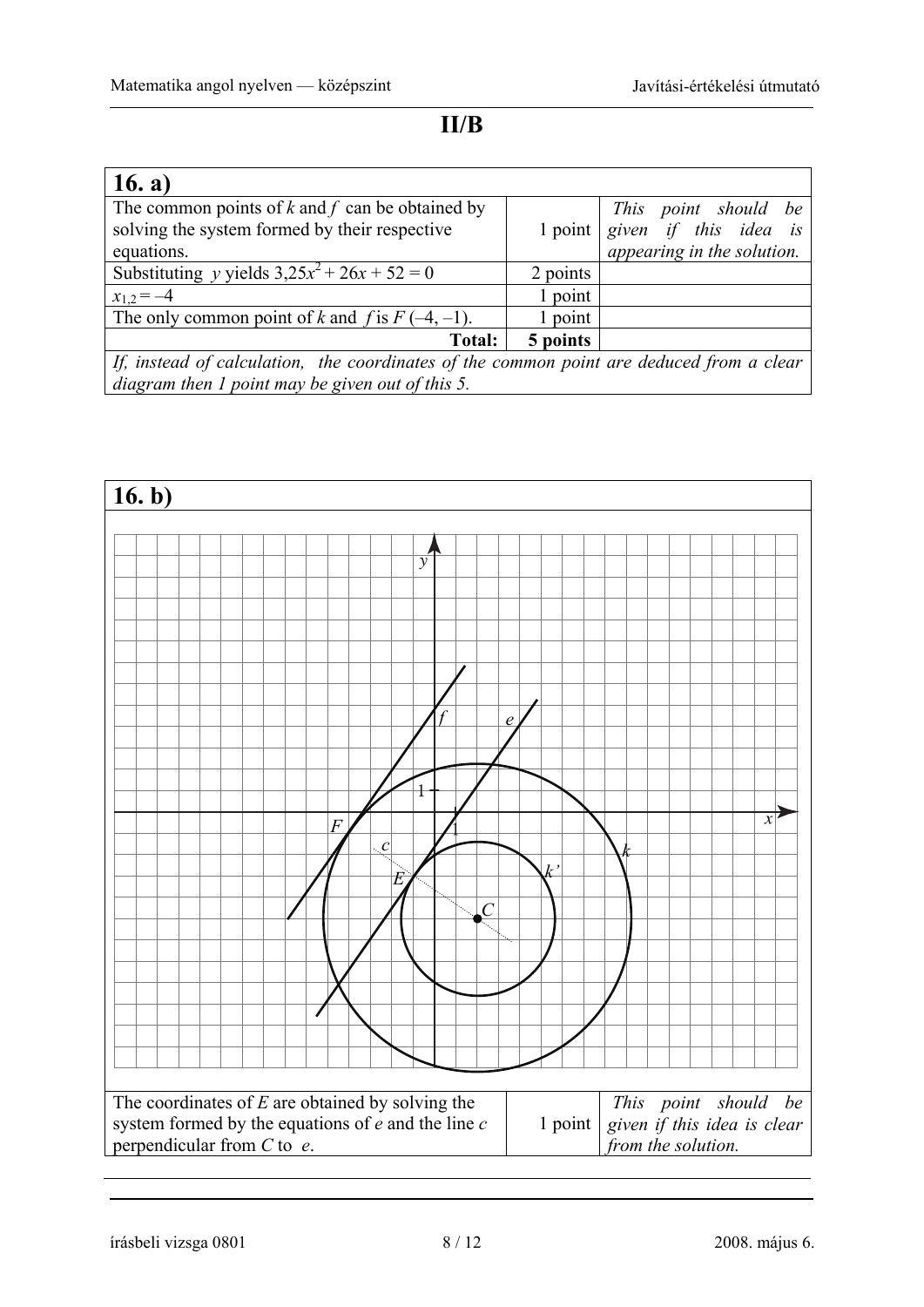Matematika angol nyelven — középszint Javítási-értékelési útmutató

| $n_c(2;3)$                                                                                  | 1 point  |  |  |
|---------------------------------------------------------------------------------------------|----------|--|--|
| The equation of c is $2x + 3y = -11$                                                        | 1 point  |  |  |
| $e \cap c = E(-1, -3)$                                                                      | 2 points |  |  |
| The radius of the circle is the segment $CE : r^2 = 13$ .                                   | 1 point  |  |  |
| The equation of the circle k' is $(x-2)^2 + (y+5)^2 =$<br>13.                               | 1 point  |  |  |
| <b>Total:</b>                                                                               | 7 points |  |  |
| If instead of calculation the coordinates of the point of tangency are deduced from a clear |          |  |  |

If, instead of calculation, the coordinates of the point of tangency are deduced from a clear *diagram then 2 points may be given out of the first 5.* 

| 16. c)                                                                                                      |          |                                 |
|-------------------------------------------------------------------------------------------------------------|----------|---------------------------------|
| Completing the square in the equation of $k$ :<br>$(x-2)^{2}+(y+5)^{2}-52=0$ ,                              | 2 point  | These 2 points cannot be split. |
| therefore the centre of k is $K(2,-5)$ , its radius is<br>$R = \sqrt{52}$ .                                 | 1 point  |                                 |
| $k$ and $k'$ are concentric circles,                                                                        | point    |                                 |
| $R=2r$ (since $2\sqrt{13} = \sqrt{52}$ ), therefore k is the<br>enlargement of $k$ ' from the point C by 2. | 1 point  |                                 |
| <b>Total:</b>                                                                                               | 5 points |                                 |

írásbeli vizsga 0801 9 / 12 2008. május 6.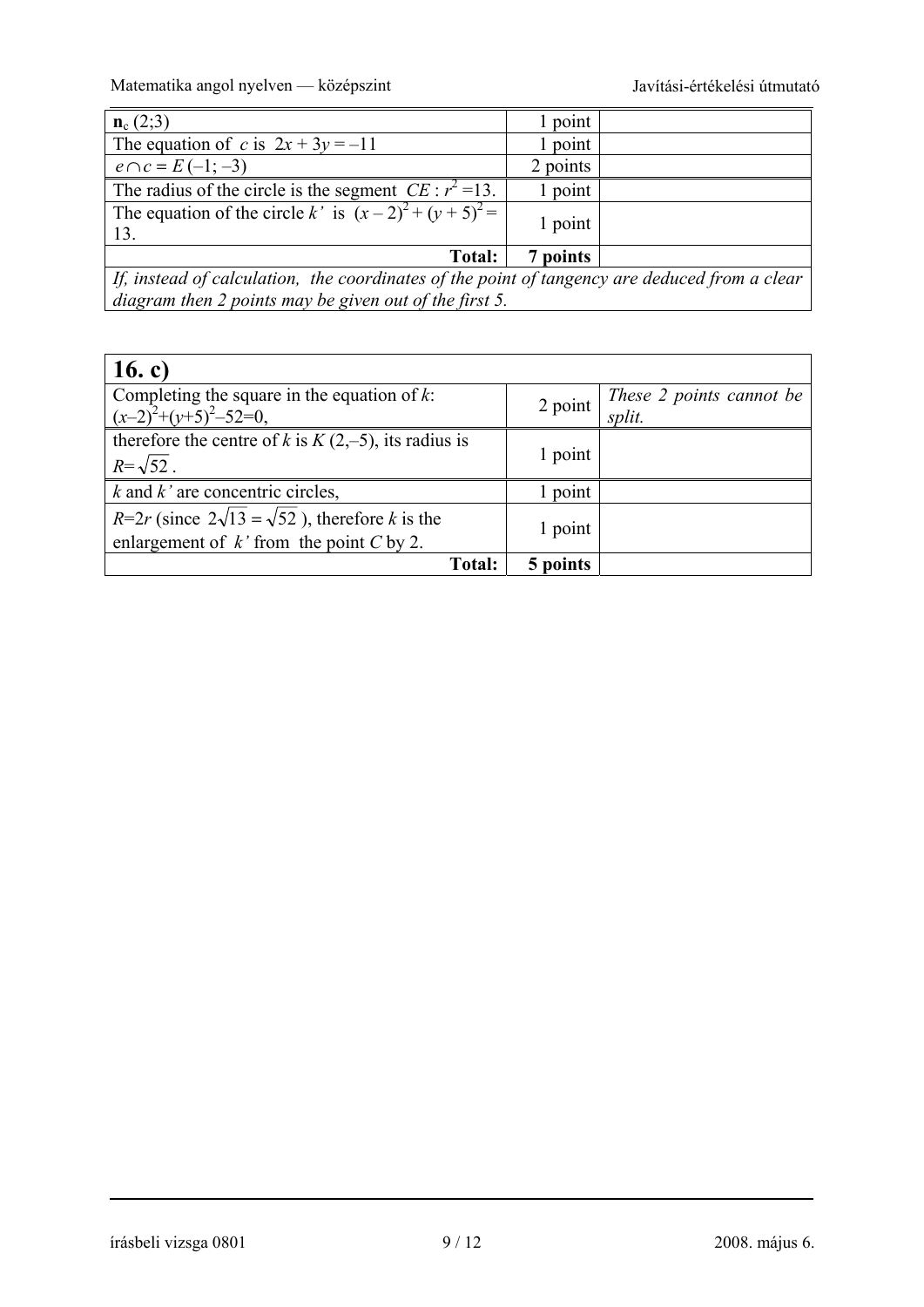| (17. a)                                |         |         |               |          |                                                        |
|----------------------------------------|---------|---------|---------------|----------|--------------------------------------------------------|
| Let's check for the rules of rounding: |         |         |               |          |                                                        |
|                                        | 1980    | 2000    |               |          |                                                        |
| Debrecen                               | correct | correct |               |          |                                                        |
| Győr                                   | wrong   | correct |               | 3 points | $1-1$ point should be given<br>for every correct line. |
| Pécs                                   | wrong   | wrong   |               |          |                                                        |
|                                        |         |         |               |          |                                                        |
|                                        |         |         | <b>Total:</b> | 3 points |                                                        |

| 17. $b$ )                                                                                           |          |                                                                                                    |
|-----------------------------------------------------------------------------------------------------|----------|----------------------------------------------------------------------------------------------------|
| The 1980 mean is $153671 \approx 153700$ ,<br>and the 2000 mean is $148014 \approx 148000$          | 2 points | These 2 points should be<br>given even if the result is<br>not rounded to the<br>nearest hundreds. |
| $\frac{148000}{\text{or}}$ or $\frac{1}{2}$<br>$\frac{148014}{2} \approx 0.963$<br>153700<br>153671 | 2 points |                                                                                                    |
| therefore, the mean population has decreased by<br>$3,7\%$ .                                        | 1 point  |                                                                                                    |
| <b>Total:</b>                                                                                       | 5 points |                                                                                                    |

írásbeli vizsga 0801 10 / 12 2008. május 6.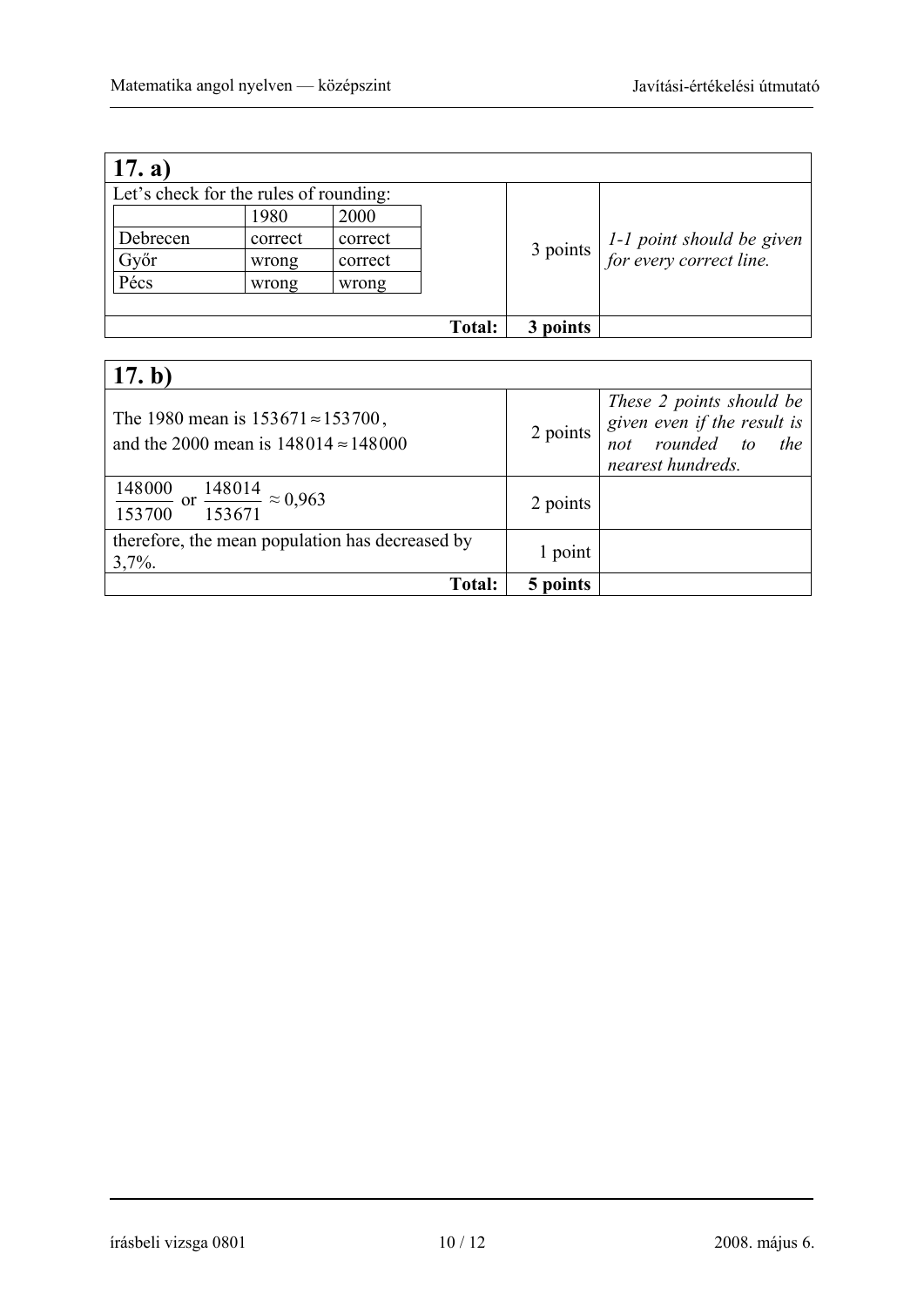The measure and the nature of the changes are included in the table below:

|                                                      | Proportion of the | Percentage of the    |          |           |                                                       |  |
|------------------------------------------------------|-------------------|----------------------|----------|-----------|-------------------------------------------------------|--|
|                                                      | change            | change               |          |           |                                                       |  |
| Debrecen                                             | 1,027             |                      | 2,7%     | growth    |                                                       |  |
| Győr                                                 | 1,024             |                      | 2,4%     | growth    |                                                       |  |
| Miskolc                                              | 0,828             | 17,2%                |          | decrement |                                                       |  |
| Nyíregyháza                                          | 1,039             | 3,9%<br>growth       |          |           |                                                       |  |
| Pécs                                                 | 0,930             | $7,0\%$<br>decrement |          |           |                                                       |  |
| Szeged                                               | 0,962             | 3,8%<br>decrement    |          |           |                                                       |  |
| Székesfehérvár                                       | 1,014             | 1,4%<br>growth       |          |           |                                                       |  |
| 2 points for each column.                            |                   |                      | 4 points |           | <i>l</i> points for at most two<br>errors per column. |  |
| According to the proportion change Nyíregyháza       |                   |                      | 1 point  |           |                                                       |  |
| has developed the most.                              |                   |                      |          |           |                                                       |  |
| It is the population of Miskolc that has changed the |                   | 1 point              |          |           |                                                       |  |
| most.                                                |                   |                      |          |           |                                                       |  |
|                                                      |                   | <b>Total:</b>        | 6 points |           |                                                       |  |